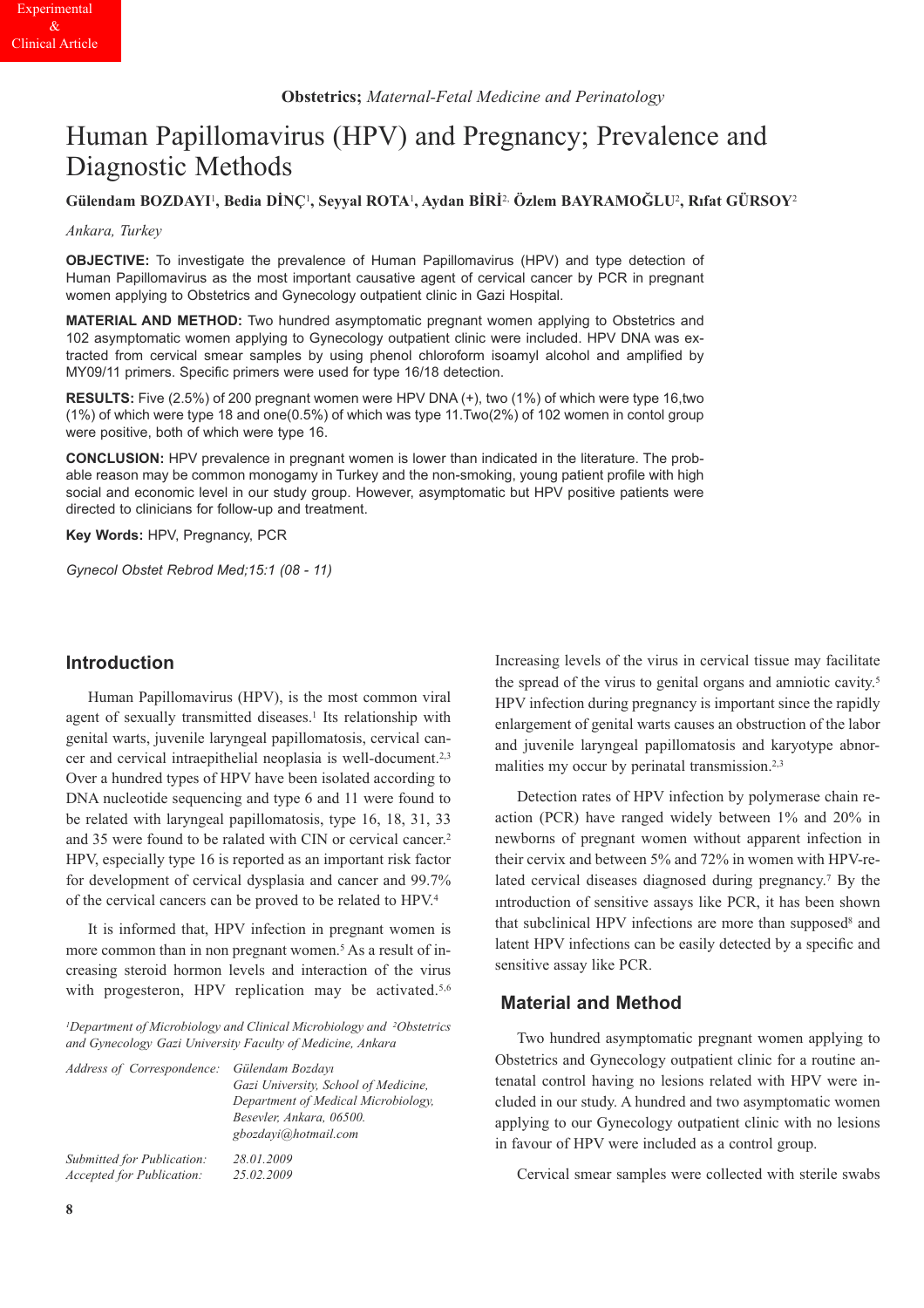in sterile tubes containing phosphate buffer saline (PBS) between the 18<sup>th</sup>-28<sup>th</sup> weeks of pregnancy. The samples were vortexed and aliquoted in eppendorf tubes and stored at -86ºC until they were studied.

*DNA extraction:* Tubes were taken from -86°C and centrifuged at 13.000 rpm for 3 minutes and the supernatant was completely removed. Lysis solution containing 20mg/ml proteinase K (20mM (NH4)2SO4, 75mM Tris HCl [pH 8,8] 0,1% Tween 20) was added and stored at 55 °C for 3 h, followed by storing at 95°C for 10 min and DNA extraction by phenol chloroform isoamyl alcohol was performed. For presipitation, pure ethanol including 3M sodium acetate was added and the tubes were stored at -20°C overnight. Following day, samples were mixed with 70% alcohol and dried. After drying, they were incubated on dry block at 55°C for 10 min adding 50 μl sterile deionised water. Incubated samples were stored at - 20°C if not used for amplification procedure immediately.

*Amplification of HPV DNA:* The primers used in this study were the consensus primers for many HPV genotypes and were chosen from L1 location of HPV genome (L1 is associated with major viral capsid protein metabolism) Primers were synthesized by TIB Molbiol (Berlin, Germany).

MY09/MY11 set (5'-CGTCCMARRGGAWACTGATC-3'), (5'-CMCAGGGWCATAAYAATGG-3') was used as a HPV primer set. Amplification procedure was performed by adding 5μl pure DNA to a mixture of 45μl including 100μM from each dNTP(dATP, dCTP, dGTPand dTTP) 100 pmol from each primer and 1 unit of Taq DNA polymerase enzyme (DNA m ltd, Hasts, UK) in 4mM MgCl2, 50mM KCl2 and 10mM Tris HCl [pH 9,0].

A thermal cycler programme in ThermoHybaid (UK) with 35 cycles following; initial denaturation at 94°C for 5 minutes, denaturation at 94°C for 20 sec, annealing at 55°C for 45 seconds and extension at 72°C for 1 min, followed by 7 min of final extension at 72°C was performed. PCR products were analysed on agarose gel stained with ethidium bromide and transluminating band was detected with UV transluminator encompassing 450 bp for HPV.

*Genotyping:*MY09/MY14 (5'-CATACACCTCCAGCAC-CTAA-3') and MY09/WD74 (5'-GGATGCTGCACCG-GCTG A-3') were specific primers used for amplification of HPV 16 and HPV 18 types respectively.

Amplification procedure was performed by adding 5μl pure DNA to a mixture of 95μl including 100μM from each dNTP (dATP, dCTP, dGTPand dTTP) 100 pmol from each primer and 1 unit of Taq DNA polymerase enzyme (DNA mp ltd, Hants UK) in 4mM MgCl2, 50mM KCl2 and 10mM Tris HCl [pH 9,0]. We used the thermal cycler program for HPV genotyping as described above. PCR products were analysed on agarose gel stained with ethidium bromide and translumiGynecology Obstetrics & Reproductive Medicine 2009;15:1 **9**

nating band was detected with UV transluminator encompassing 110 bp for HPV 16 and 140bp for HPV 18.

*DNA Sequencing:* HPV 16 negative MY09/11 amplicon were sequenced by OpenGene® automated DNA sequencing system and similaritiy percentage of sequences were calculated by GeneObjects® software (Visible Genetics, Canada). Cycle sequencing reactions were done by using Cy5.5 dye terminatior sequencing kit (Amersham Biosciences, USA).

## **Results**

HPV DNA was positive in five (2.5%) of 200 pregnant women included in the study. Of the positive samples two (1%) were determined as type 16, two (1%) were determined as type 18 and one (0.5%) was determined as type 11.

In control group including 102 women, HPV DNA was positive in two (2%) women both of which were type 16. (Table I).

*Table I: HPV DNA results by PCR in pregnant women and control group*

| HPV DNA $(+)$<br>$5(2.5\%)$<br>2(2%)<br><b>HPV 16</b><br>2(1%)<br>2(2%)<br><b>HPV 18</b><br>2(1%)<br><b>HPV 11</b><br>$1(0.5\%)$<br>195 (97.5%)<br>HPV DNA (-)<br>100 (98%) | Pregnant (n:200) | Control $(n:102)$ |
|-----------------------------------------------------------------------------------------------------------------------------------------------------------------------------|------------------|-------------------|
|                                                                                                                                                                             |                  |                   |
|                                                                                                                                                                             |                  |                   |
|                                                                                                                                                                             |                  |                   |
|                                                                                                                                                                             |                  |                   |
|                                                                                                                                                                             |                  |                   |

# **Discussion**

There are discordant results in studies investigating HPV prevalence during pregnancy and a ratio between 5%-50 % is pointed out.9 HPV DNA positivity in asymptomatic pregnant women was found to be 2.5% in our study where Smith et al, <sup>10</sup> Gajewska et al<sup>11</sup> and Takakuwa et al<sup>12</sup> found 29%, 26% and 12.5% positivity respectively in pregnant women taking routine obstetric care. HPV type 16 was found as 1% in our study where the DNA of HPV type 16 was detected as 13.3% by Gajewska et al.<sup>11</sup>

Besides studies demonstrating an increase in HPV infection during pregnancy,13,14,15 there are also studies demonstrating no change or a decrease.9,16,17 There is not a statistically significant difference between pregnant women and control group in our study.

Significant difference in the results of studies investigating HPV prevalence may be related with the characteristics of the chosen patients or the diagnostic methods, the clinical feature of the pregnant woman and the collection time of the sample. 11,18 Besides this, age, smoking, low social and economic income level, presence of other sexually transmitted diseases may be a cause of different results.19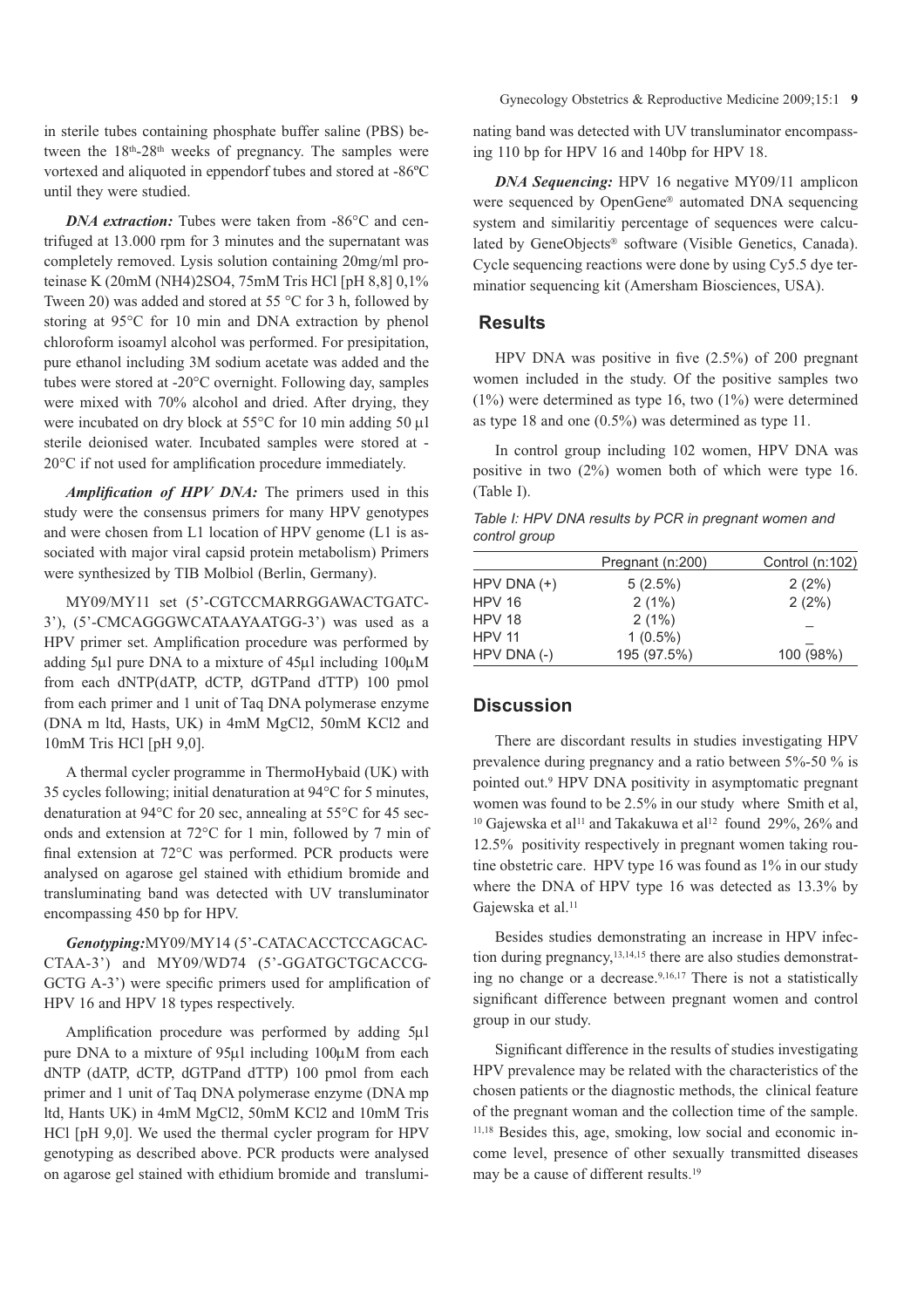#### **10** Bozdayı et al.

Maternal age may be a factor changing the prevalence of HPV infection. Eppel et al.<sup>3</sup> in their study, showed that HPV infection prevalence decreases as maternal age increases and Takakuwa et al <sup>12</sup> found that there is a statistically significant difference of positivity rate between pregnant women younger than 25 years old (22.6%) and equal to or older than 25 years old (11.3%). If we had the chance to study more patients, we could make a decision about the relationship between maternal age and HPV infection.

There are incoherent results in studies demonstrating the presence of HPV infection during pregnancy week. While some of them demonstrate an increase in the advanced weeks of pregnancy,15 others demonstrate no relationship between HPV infection and pregnancy weeks.9,12 Since we collected samples between the 18<sup>th</sup>-28<sup>th</sup> weeks (avarage of 24<sup>th</sup> weeks) of pregnancy, we cannot make a decision about advanced pregnancy weeks.

One of the most important risk factors in HPV infection is number of partners<sup>20</sup> We could not have the chance of questioning number of sexual partners of pregnant women because of social reasons.

The transmission of HPV infection to fetal compartments is not well-known. In utero transmission could be caused either by ascending infection from an infected birth canal or hematogenously, via the placenta.<sup>21</sup> Ascendent spread from vulva, cervix, infection of oocyte or zygote before or after implantation or latent infection of the sperm may be the ways of transmission.6,22 Also vertical transmission by the aspiration of cervical or vaginal secretions may cause perinatal infection 23,24 Demonstration of a high prevalence of latent HPV infection in asymptomatic women by using sensitive assays in epidemiological studies makes us think that many newborns have a risk of oropharyngeal and genital HPV infection 25

The possibility of perinatal transmission may be related with the viral load in infected cells or other risk factors such as smoking and low levels of economic income. Authors suggest that perinatal HPV transmission occurred and that newborns are at higher risk of exposure to HPV with vaginal delivery compared to cesarean section. and C/S delivery is considered to be protective for perinatal infection <sup>26</sup> The detection of HPV DNA in amniotic fluid and peripheral blood  $5$  shows that the virus can pass the placental barrier and infect the fetus. We preferred vaginal delivery in women who did not have indications for C/S. Of the five positive cases, three had vaginal delivery and two had C/S section.

During the follow-up of HPV positive group, there was not difference with the HPV negative group in delivery week and delivery weight. And there was not a congenital or neonatal abnormality in five HPV positive cases although HPV infection may cause placental dysfunction and is associated with adverse pregnancy outcomes, including spontaneous preterm delivery.27

Vertical transmission of HPV infection is between 0%- 80% in literature.25 In HPV positive cases, none of the nasopharyngeal swab samples of the neonates were positive by PCR in favour of HPV in our study  $(\%0)$ .

The focal point of our study was to investigate latent HPV infection in asymptomatic pregnant women with no abnormal smear or genital lesions and to investigate whether it causes a risk in our population since it is thought to be related with maternal and fetal complications.

Our results show that HPV prevalence in our study is lower than that reported in literature. Infection was not found in neonates of the HPV (+) women. The probable reasons of this result may be related with the chosen group; nonsmoking, young women with high social and economical income level and no lesions. And also since monogamy is common in our country and sexual experience before marriage is limited, the sexual transmission of HPV infection is rare.

# **Human Papillomavirus (HPV) ve Gebelik; Prevalans ve Tanı Yöntemleri**

**AMAÇ:** Gazi Üniversitesi Tıp Fakültesi Kadın Hastalıkları ve Doğum polikliniğine başvuran gebelerde serviks kanseri etiyolojisinde çok önemli rolü olan Human papillomavirus (HPV)'un Polimeraz Zincir Reaksiyonu (PCR) yöntemiyle tespiti ve tip tayini amaçlanmıştır.

**GEREÇ ve YÖNTEM:** Rutin kontrol için Gazi Üniversitesi Tıp Fakültesi Kadın Hastalıkları ve Doğum polikliniğine başvuran asemptomatik 200 gebe ve 102 kontrol hastasından alınan sürüntü örneklerinden fenol kloroform izoamilalkol yöntemiyle DNA izolasyonu yapılmış ve MY 09/11 primerleri ile HPV DNA amplifikasyonu yapılmıştır. Tip 16 ve 18 tayini için özgül primerler kullanılmıştır.

**BULGULAR:** Çalışmaya alınan 200 gebenin beşinde (%2.5) HPV DNA pozitif bulunmuştur. Pozitif örneklerin ikisi (%1) tip 16, ikisi (%1) tip 18, biri (%0.5) tip 11 olarak tespit edilmiştir. Yüziki kişilik kontrol grubunda iki (%2) hastada HPV DNA pozitif bulunmuştur. Pozitif örneklerin her ikisi de tip 16 olarak tespit edilmiştir

**SONUÇ:** Sonuçlarımız literatürdeki oranlara göre düşüktür. Bunun nedeni Türkiye'de tek eşliliğin yaygın olması ve hasta grubumuzun yüksek sosyoekonomik düzeye sahip sigara içmeyen kadınlardan oluşması olabilir. Bununla birlikte, asemptomatik olduğu halde virus tesbit edilen hastalar tedavi ve takip açısından yönlendirilmişlerdir.

### **Anahtar Kelimeler:** HPV, Gebelik, PCR

#### **References**

<sup>1.</sup> Hagensee M, Slavinsky J, Goffga C, Suros J, Kissinger P,